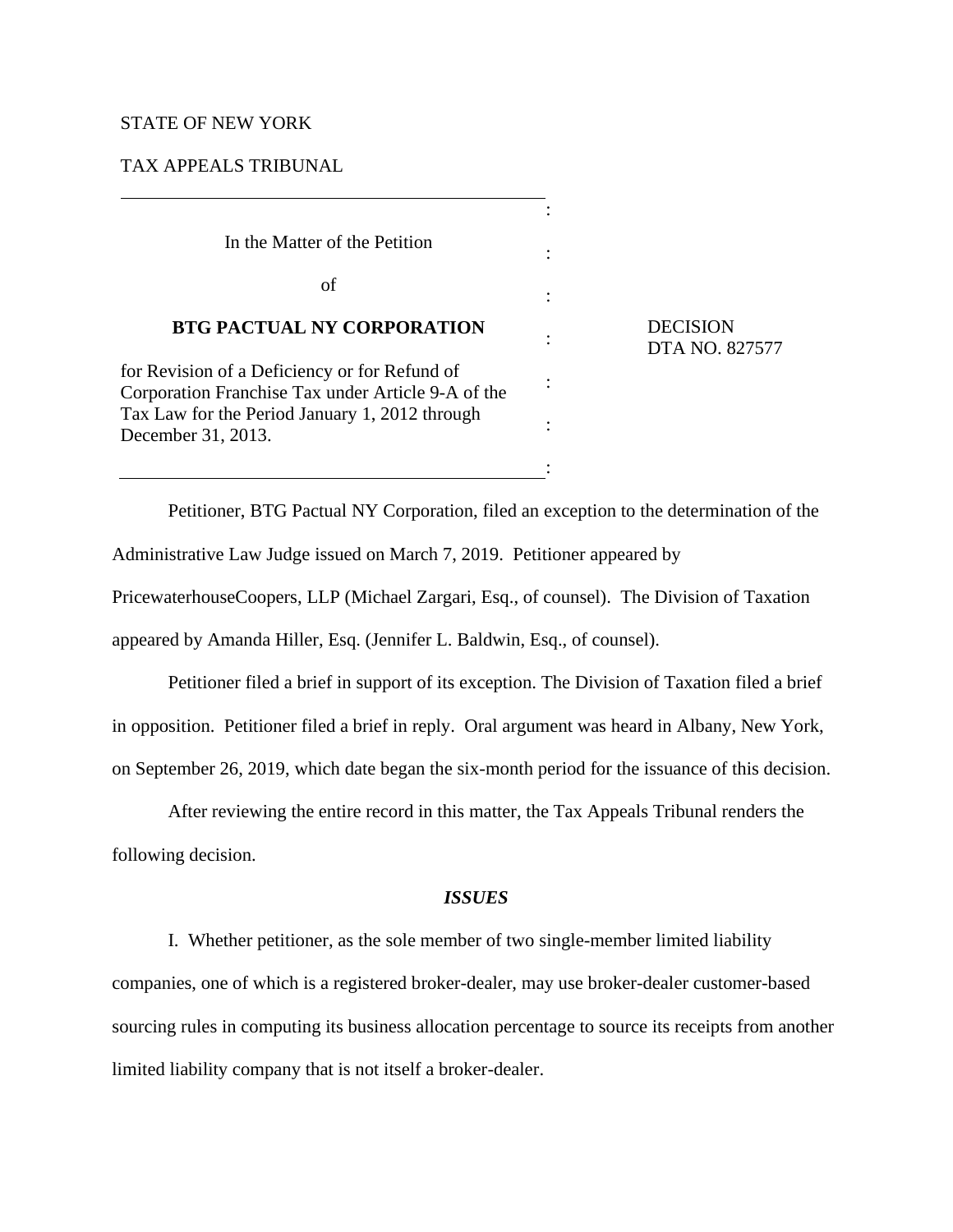II. Whether Brazilian income withholding tax is required to be added back to federal taxable income in computing entire net income pursuant to Tax Law former § 208 (9) (b) (3).

### *FINDINGS OF FACT*

We find the facts as determined by the Administrative Law Judge, except we have modified findings of fact 19 and 20 to better comport with the record. These findings of fact, together with the modified findings of fact, are set forth below.

1. Petitioner, BTG Pactual NY Corporation, is incorporated under the laws of the State of New York. Petitioner is a wholly-owned subsidiary of BTG Pactual Holding Internacional S.A. BTG Pactual Holding Internacional S.A., in turn, is a wholly owned subsidiary of Banco BTG Pactual S.A., a Brazilian investment bank.

2. Petitioner is the sole member of both BTG Pactual US Capital LLC (US BD) and BTG Pactual Asset Management US LLC (US AM). Both US BD and US AM are single member limited liability companies (SMLLC).

3. US BD commenced operations as a broker-dealer in 2009. US BD is an introducing broker-dealer providing execution of Latin American securities to investors.

4. US BD is registered as a broker-dealer with the Securities and Exchange Commission (SEC) (registration number 8-68148) under the Security Exchange Act of 1934.

5. US BD is also registered as a broker-dealer with the Financial Industry Regulatory Authority (FINRA) and maintains Central Registration Depository (CRD) number 149486.

6. US BD is subject to the SEC's Uniform Net Capital Rule, SEC Rule 15c3-1, which requires the maintenance of minimum net capital.

7. US BD, a resident of the United States for tax purposes, earned income on stock trades and underwriting activities from Brazilian sources, and was therefore subject to Imposto

-2-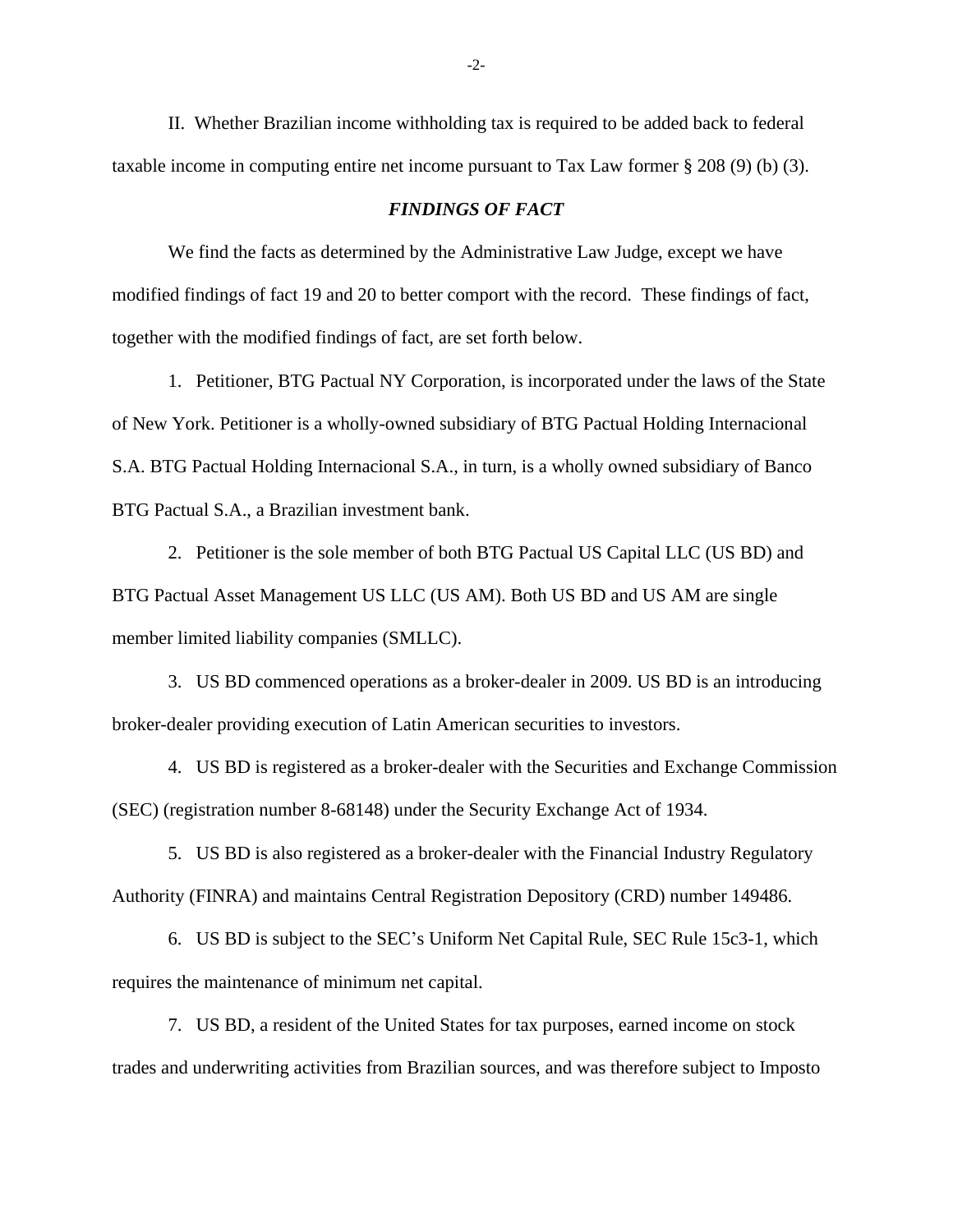de Renda Retido na Fonte, or withholding income tax, in Brazil (Brazilian withholding income tax).

8. US AM commenced operations in 2011. US AM is registered as an investment adviser with the SEC (registration number 8-0260014) under the Investment Advisers Act of 1940. US AM also maintains CRD number 152538. US AM earned fees for providing management and advisory services to BTG Pactual Global Asset Management Limited (GAM) and BTG Pactual Absolute Return Il Master Fund, L.P. (ARF Il). US AM also earned trading income or commissions from various third parties located outside of New York. GAM is the main investment adviser for BTG Pactual global hedge funds and sub-contracted US AM as subadviser to manage the United States' based trading strategies.

9. GAM is a wholly-owned subsidiary of BTG Pactual Holding Internacional S.A., which is a wholly-owned subsidiary of Banco BTG Pactual S.A.

10. GAM's address is Clarendon House 2 Church Street, Hamilton HM 11, Bermuda, and ARF II's address is Maples Corporate Services Ltd, Cayman Islands.

11. US AM is listed on US BD's FINRA BrokerCheck Report as an organizational affiliate of US BD because US AM and US BD are under the common ownership of petitioner.

12. For SEC and FINRA purposes, petitioner, US BD and US AM are separate legal entities.

13. As separate legal entities for SEC and FINRA purposes, neither petitioner nor US AM are registered as broker-dealers with the SEC or FINRA, nor are they are subject to the SEC's Uniform Net Capital Rule, SEC Rule 15c3-1.

14. As separate legal entities for SEC purposes, neither petitioner nor US BD are registered as investment advisers with the SEC.

-3-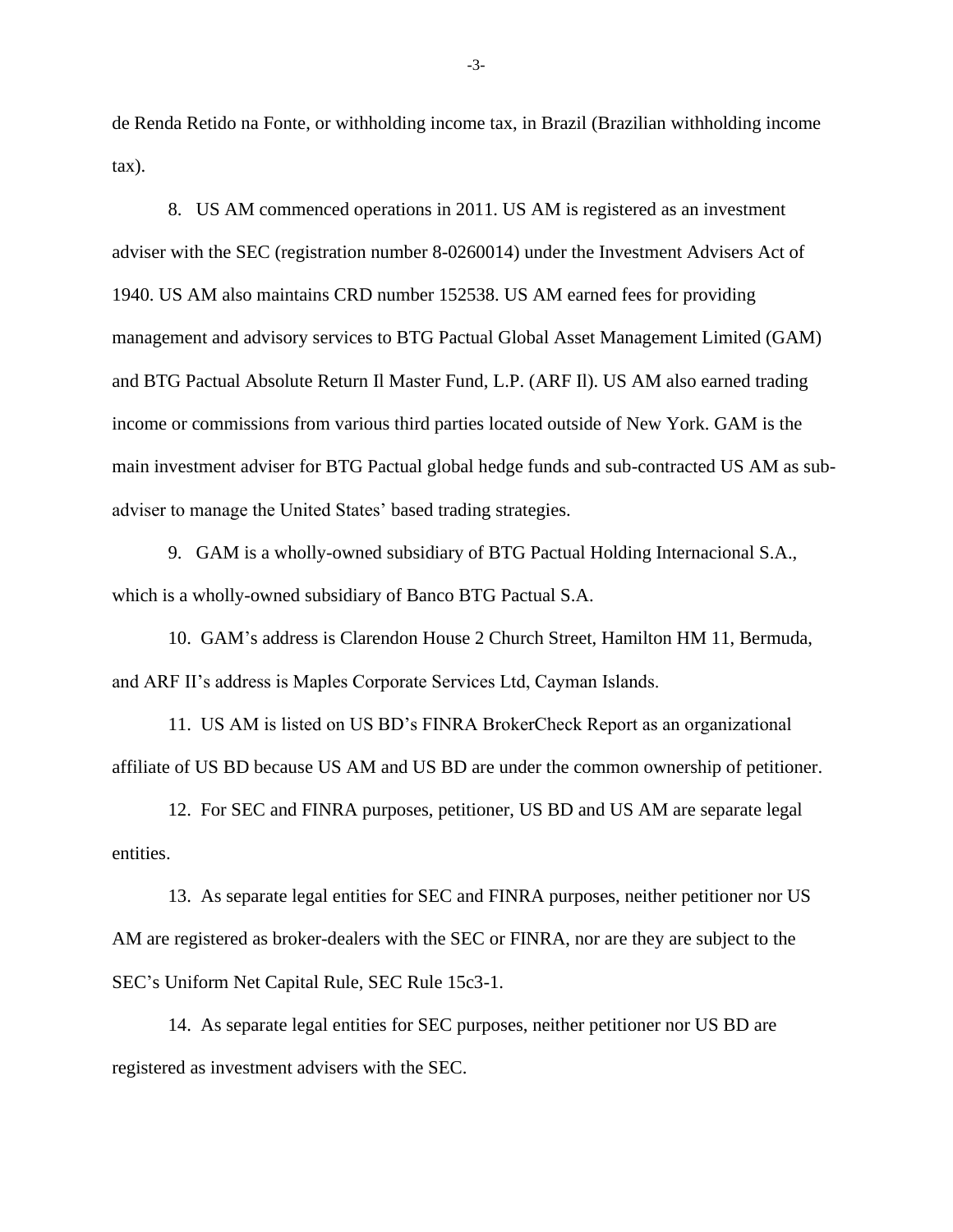15. Pursuant to an expense sharing agreement, US AM furnished US BD with office space, certain personnel, information technology support, and shared services, such as human resources, legal, operations and finance.

16. Except for the services described in the expense sharing agreement, US BD does not perform services on behalf of US AM and US AM does not perform services on behalf of US BD.

17. For federal income tax and New York State corporation franchise tax purposes, US BD and US AM are treated as disregarded entities.

18. For the 2012 and 2013 tax years, petitioner filed U.S. corporation income tax returns (form 1120) with the Internal Revenue Service and timely filed general business corporation franchise tax returns (form CT-3) and general business corporation MTA surcharge returns (form CT-3M/4M) with the Division.

19. In 2012, petitioner reported total receipts of \$243,018,306.00 comprised of the following:

| $Commission - ADR$        | \$11,508,225.00 |
|---------------------------|-----------------|
| Equity Secondary – Brazil | \$12,687,486.00 |
| Fixed Income Referral Fee | \$1,008,230.00  |
| <b>Placement Fees</b>     | \$23,025,291.00 |
| Research Income           | \$5,169,509.00  |
| <b>Trading Income</b>     | \$747,906.00    |
| Total                     | \$54,146,647.00 |

US BD Receipts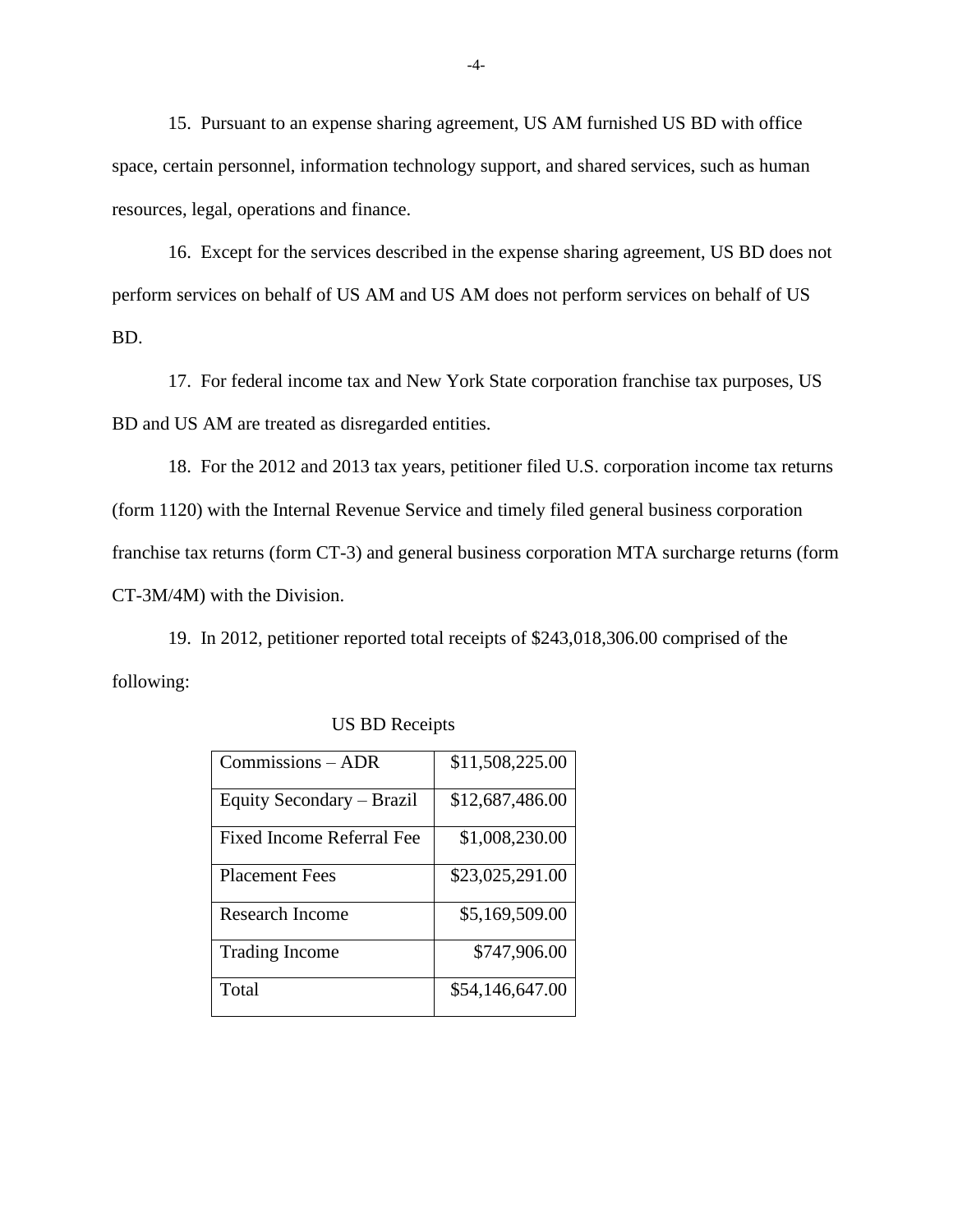# US AM Receipts

| <b>Advisory Fees</b>   | \$70,788,173.00  |
|------------------------|------------------|
| <b>Management Fees</b> | \$30,989,206.00  |
| Performance Fees       | \$85,698,158.00  |
| <b>Trading Income</b>  | \$1,396,122.00   |
| Total                  | \$188,871,659.00 |

20. In 2013, petitioner reported total receipts of \$179,806,361.00 comprised of the following:

| <b>Commissions - ADR</b>  | \$10,683,599.00 |
|---------------------------|-----------------|
| Equity Secondary - Brazil | \$13,839,028.00 |
| Fixed Income Referral Fee | \$1,168,853.00  |
| <b>Placement Fees</b>     | \$40,401,607.00 |
| Research Income           | \$3,402,473.00  |
| <b>Trading Income</b>     | \$2,175,443.00  |
| Dividends/Wire Fee        | \$892,013.00    |
| Total                     | \$72,563,016.00 |

|  |  | <b>US BD Receipts</b> |
|--|--|-----------------------|
|--|--|-----------------------|

# US AM Receipts

| <b>Advisory Fees</b>      | \$29,534,059.00  |
|---------------------------|------------------|
| <b>Management Fees</b>    | \$39,529,365.00  |
| Performance Fees          | \$35,175,362.00  |
| <b>Commissions - ADR</b>  | \$1,538,782.00   |
| <b>Monetary Variation</b> | \$148,114.00     |
| Total                     | \$105,925,682.00 |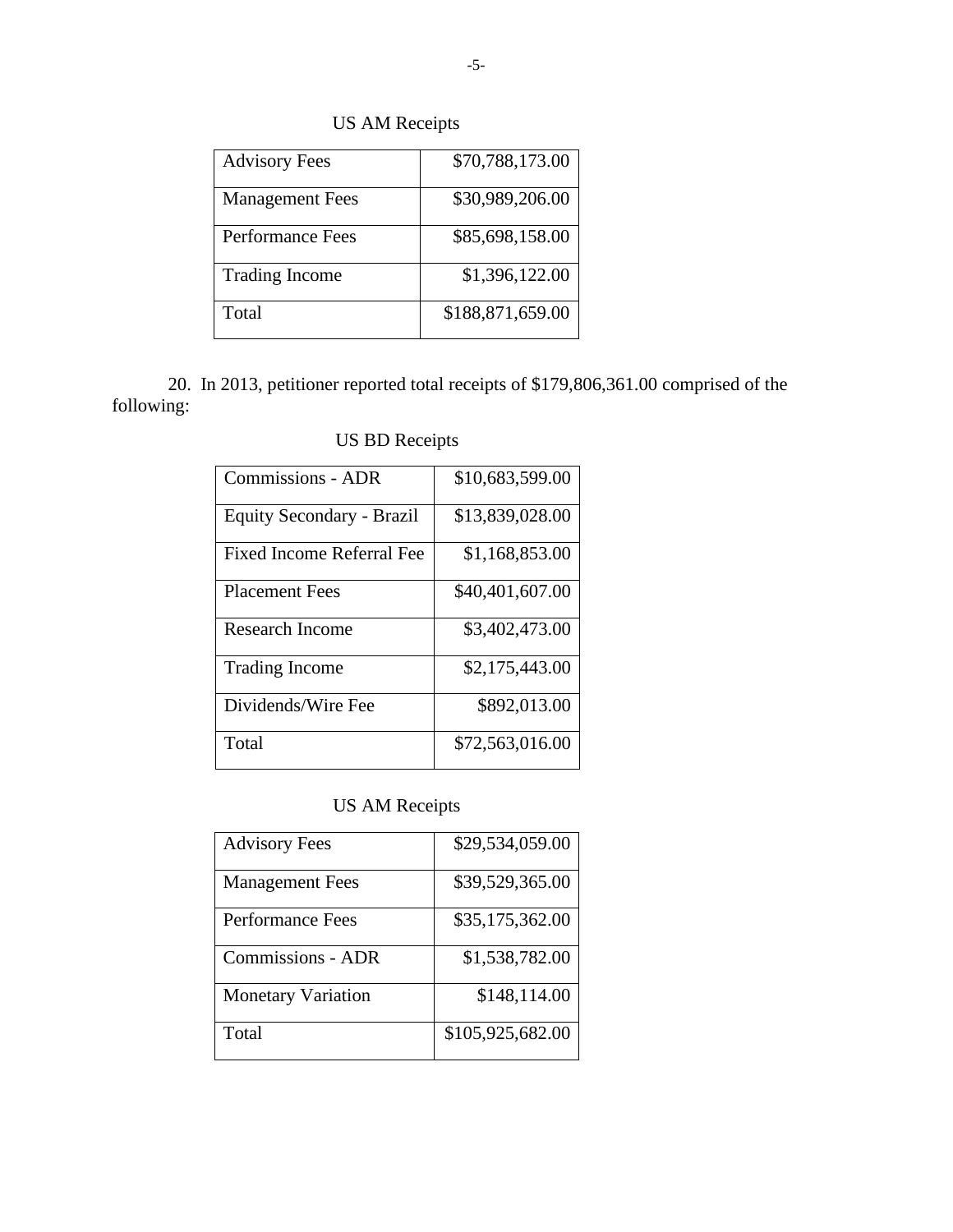Petitioner also earned \$1,317,663.00 in its own right.

21. On its originally filed forms CT-3 for 2012 and 2013, petitioner sourced US BD's

receipts utilizing the registered broker-dealer sourcing rules of Tax Law former § 210 (3) (a)

(9) and sourced the US AM receipts based on where its services were performed pursuant to

Tax Law former § 210 (3) (a) (2) (b).

22. Petitioner deducted Brazilian withholding income tax in computing federal taxable

income on its form 1120 in the amount of \$2,838,840.00 for the tax year ending December

31, 2012 and \$3,397,476.00 for the tax year ending December 31, 2013.

- 23. On its originally filed CT-3 return for 2012, petitioner reported the following items:
	- a. petitioner added back the Brazilian withholding Income Tax in the amount of \$2,838,840.00 in computing entire net income; and
	- b. in computing its business allocation percentage (BAP), petitioner reported New York State receipts of \$199,542,479.00, worldwide receipts of \$243,018,306.00 and a New York State receipts factor of 82.1101%.
- 24. On its originally filed CT-3 return for 2013, petitioner reported the following items:
	- a. petitioner added back the Brazilian withholding income tax in the amount of \$3,397,476 in computing entire net income; and
	- b. in computing its BAP, petitioner reported New York State receipts of \$119,354,763.00, worldwide receipts of \$179,755,526.00, and a New York State receipts factor of 66.3984%.
- 25. For the tax years ending December 31, 2012 and December 31, 2013, petitioner

timely filed amended forms CT-3 and CT-3M/4M.

26. Petitioner amended its forms CT-3 for 2012 and 2013 to reflect the following

changes:

- b. the receipts factor of the BAP was modified as a result of sourcing the US AM receipts via the registered broker-dealer sourcing rules of Tax Law former § 210 (3) (a) (9); and
- c. the Brazilian withholding income tax was no longer added-back in computing entire net income.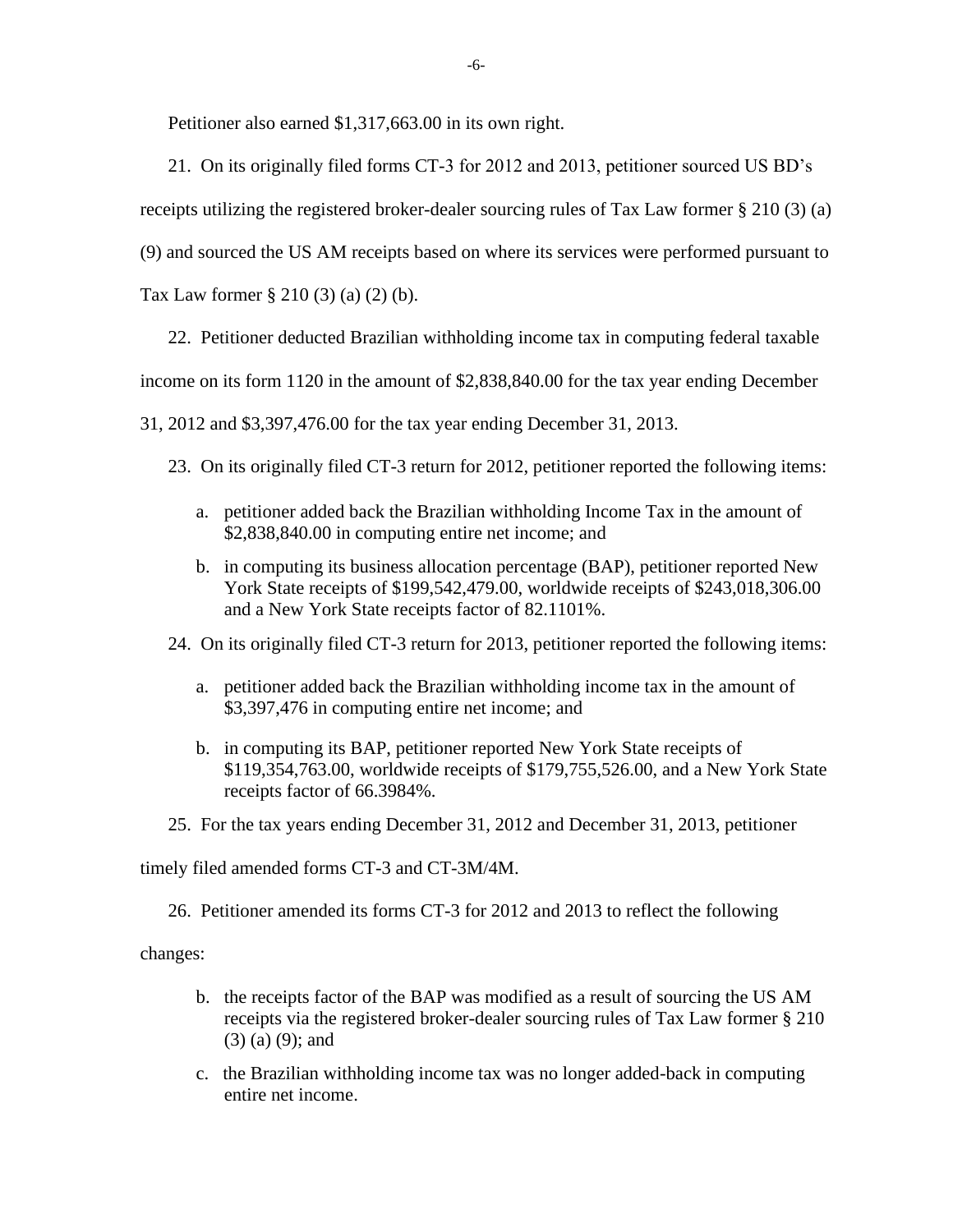27. In computing its BAP on its amended 2012 CT-3, petitioner reported New York State receipts of \$13,678,254.00, worldwide receipts of \$243,120,662.00, and a New York State receipts factor of 5.6261%.

28. In computing its BAP on its amended 2013 CT-3, petitioner reported New York State receipts of \$14,343,050.00, worldwide receipts of \$178,931,450.00, and a New York State receipts factor of 8.0159%.<sup>1</sup>

29. The Division began an audit of petitioner's amended CT-3's for the tax years ending December 31, 2012 and December 31, 2013.

30. On March 23, 2016, petitioner filed a petition with the Division of Tax Appeals seeking a refund in the amount of \$7,460,464.00 for the tax years ending December 31, 2012 and December 21, 2013, as six months had elapsed since the filing of the amended returns.<sup>2</sup>

31. After petitioner filed a petition with the Division of Tax Appeals, the Division continued auditing the claim for refund.

32. Subsequently, on August 2, 2017, the Division issued NYT-G-17(2)C, entitled "Receipts Factor Methodology For The Owners Of Single Member Limited Liability Companies That Are Registered Broker-Dealers."

33. Petitioner presented the testimony and report of Kathleen K. Malone, Esq., a managing director at Duff & Phelps, LLC. Ms. Malone was qualified as an expert in brokerdealer compliance and regulatory matters. Ms. Malone previously was a staff accountant with the SEC, where she led numerous examinations of broker-dealer and registered investment advisers, and worked for approximately three years as a securities compliance examiner at

-7-

<sup>&</sup>lt;sup>1</sup> The everywhere receipts of the 2012 and 2013 BAPs varied slightly between the original and amended Forms CT-3 due to certain de minimis adjustments that are not at issue here.

<sup>2</sup> *See* Tax Law § 1089 (c).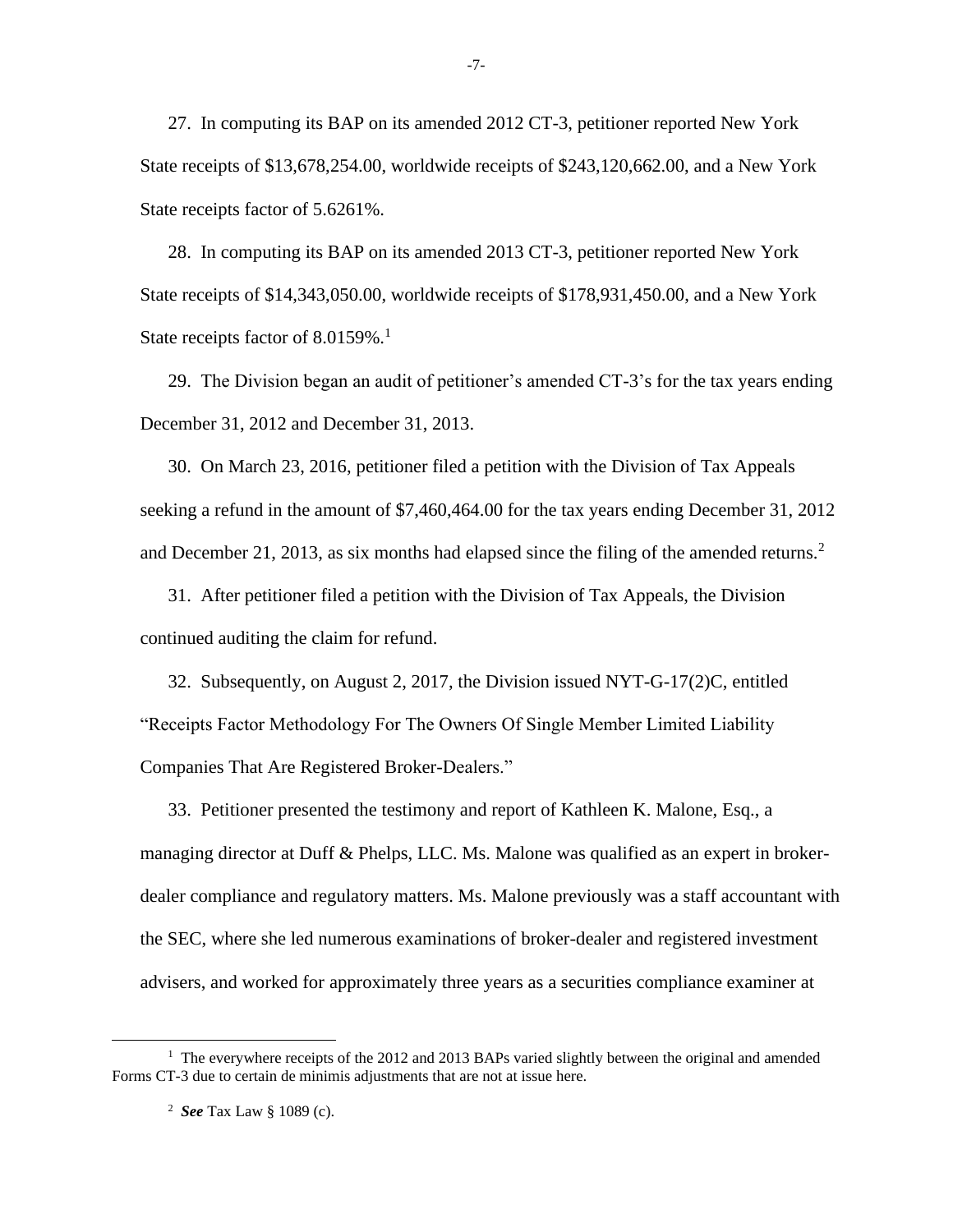FINRA, where she examined broker-dealers for compliance with FINRA rules and regulations.

34. Ms. Malone testified that petitioner's structure is prevalent throughout the securities industry. The majority of firms in the financial services industry structure their brokerdealers and investment advisers in separate legal entities in order to reduce compliance and regulatory costs and burdens. Approximately 5% of registered investment advisers were also registered as broker-dealers, and approximately 18% of registered broker-dealers were also registered as investment advisers. Ms. Malone opined that the majority of financial services firms separate their broker-dealers and investment advisers into separate legal entities because of the burdensome regulatory requirements imposed on broker-dealers by the Securities Exchange Act of 1934. For example, broker-dealers are subject to stringent recordkeeping requirements and net capital requirements (e.g., they must maintain sufficient net capital at all times prior to, during and after purchasing or selling securities). Brokerdealers also have strict requirements regarding the licensing and supervision of their personnel and customers (including strict gift thresholds, continuing education, anti-money laundering, and electronic communication review requirements), which do not apply to investment advisers.

35. The parties have stipulated that if it is determined that petitioner may use the registered broker-dealer sourcing rules of Tax Law former § 210 (3) (a) (9) to source the US AM receipts, and it is determined that the Brazilian withholding income tax is not required to be added back to its federal taxable income pursuant to Tax Law  $\S 208 (9)$  (b) (3) for the tax years ending December 31, 2012 and December 31, 2013, the amount of petitioner's refund will be \$7,460,464.00, plus interest.

-8-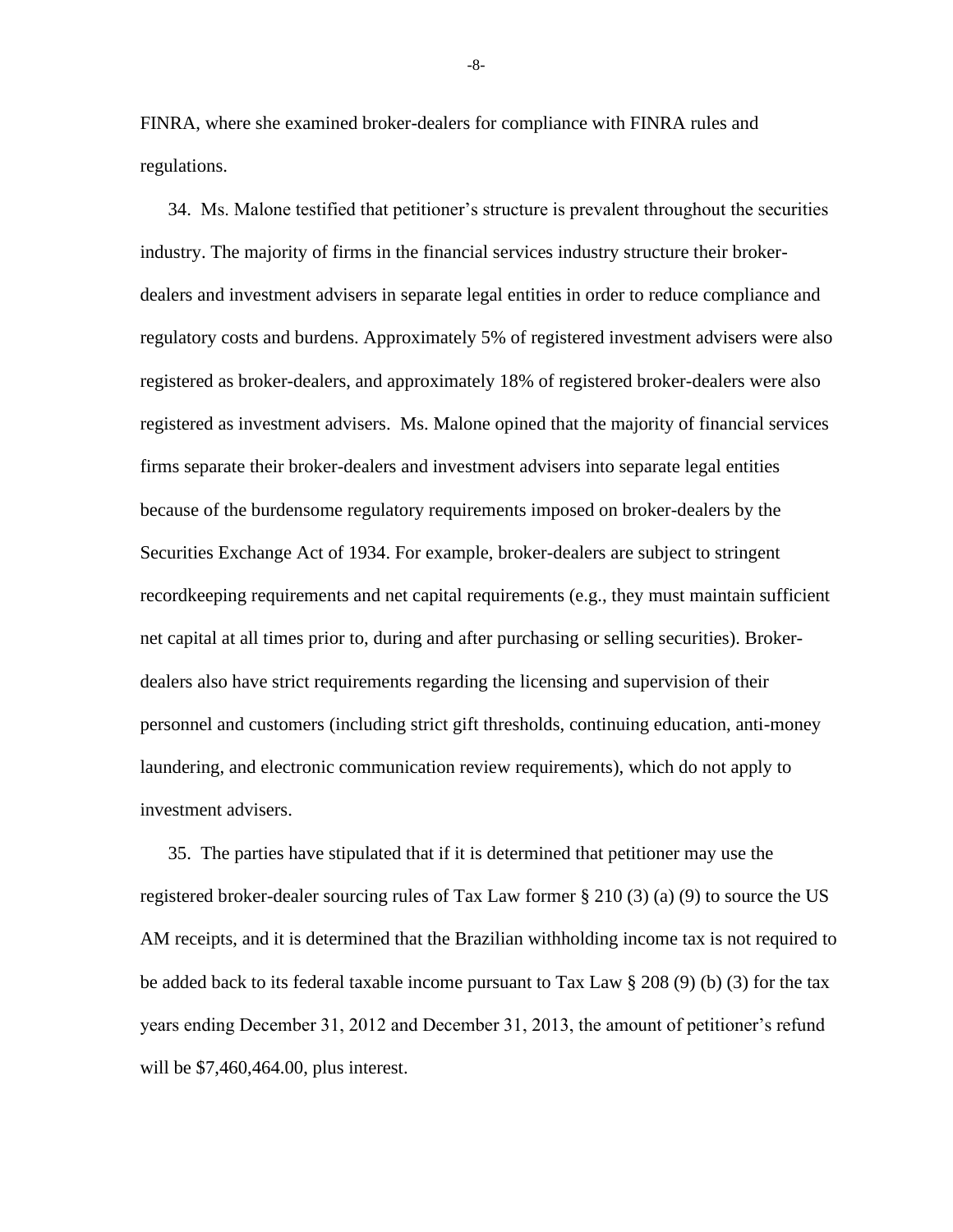36. The parties have stipulated that if it is determined that petitioner may use the registered broker-dealer sourcing rules of Tax Law former § 210 (3) (a) (9) to source the US AM receipts, and it is determined that the Brazilian withholding income tax is required to be added back to its federal taxable income pursuant to Tax Law § 208 (9) (b) (3) for the tax years ending December 31, 2012 and December 31, 2013, the amount of petitioner's refund will be \$7,427,310.00, plus interest.

37. The parties have stipulated that if it is determined that petitioner may not use the registered broker-dealer sourcing rules of Tax Law former § 210 (3) (a) (9) to source the US AM receipts, and it is determined that the Brazilian Withholding Income Tax is not required to be added back to its federal taxable income pursuant to Tax Law § 208 (9) (b) (3) for the tax years ending December 31, 2012 and December 31, 2013, the amount of petitioner's refund will be \$395,845.00, plus interest.

38. Petitioner and the Division have stipulated that if it is determined that petitioner may not use the registered broker-dealer sourcing rules of Tax Law former § 210 (3) (a) (9) to source the US AM Receipts, and it is determined that the Brazilian withholding income tax is required to be added back to its federal taxable income pursuant to Tax Law  $\S 208 (9)$  (b) (3) for the tax years ending December 31, 2012 and December 31, 2013, petitioner will not be entitled to any refund.

#### *THE DETERMINATION OF THE ADMINISTRATIVE LAW JUDGE*

The Administrative Law Judge began his determination by citing the sections of the Tax Law relevant to the calculation of corporation franchise tax under article 9-A as in effect for the tax years at issue. The Administrative Law Judge observed that the determination of what

-9-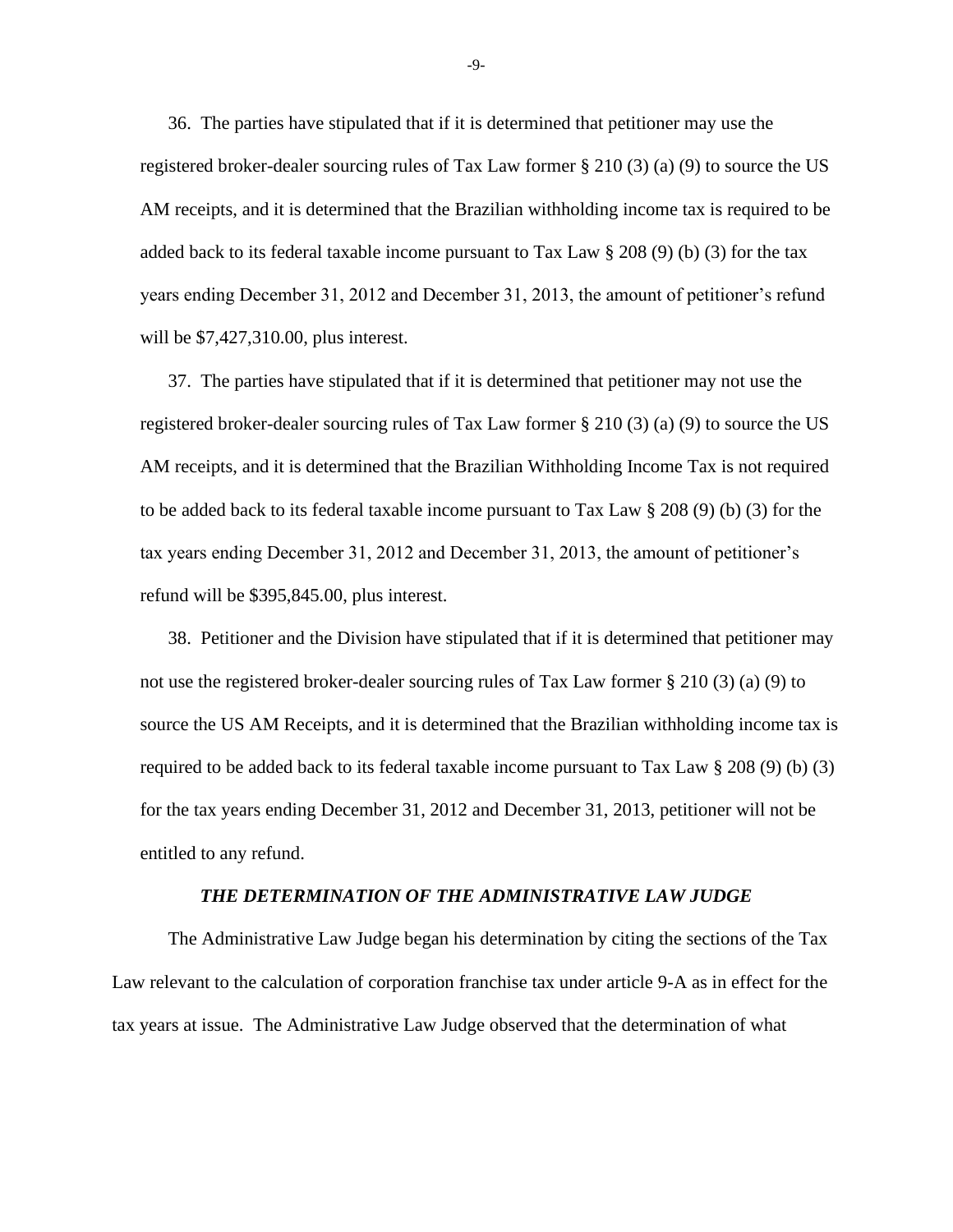receipts were allocable to New York for purposes of calculating petitioner's business allocation percentage (BAP) was at issue in this matter.

The Administrative Law Judge next described the method for calculating a corporate taxpayer's BAP, including the customer-based receipts sourcing rule available to registered brokers or dealers. The Administrative Law Judge contrasted this with the sourcing rule for non-broker-dealer investment advisors, which would source their receipts to New York to the extent that their services are performed in New York. Noting that petitioner initially sourced US AM's receipts to New York, the Administrative Law Judge observed that petitioner sought a refund for the years at issue via amended corporate franchise returns based on applying the broker-dealer sourcing rules to US AM's receipts. According to the Administrative Law Judge, petitioner argues for its entitlement to such treatment of all of its receipts, including US AM's, because US BD's status as a registered broker-dealer should be imputed to petitioner, its single member, as US BD is a disregarded entity for federal tax purposes and its activities are treated in the same manner as a sole proprietorship, branch, or division of the owner.

After observing that petitioner correctly sourced the receipts for US BD, a registered broker-dealer with the SEC, according to the location of its customers, the Administrative Law Judge rejected petitioner's argument that all of its receipts were entitled to such treatment. The Administrative Law Judge reasoned that even a disregarded entity that is not a registered broker-dealer is not disregarded under the check-the-box regulations in determining where its receipts are sourced for New York State corporate franchise tax purposes. Citing federal case law, the Administrative Law Judge found that the check-the-box regulations merely determine the tax consequences for that particular entity, not the tax consequences to its owner-member. The Administrative Law Judge agreed with the Division that the plain meaning of the statutory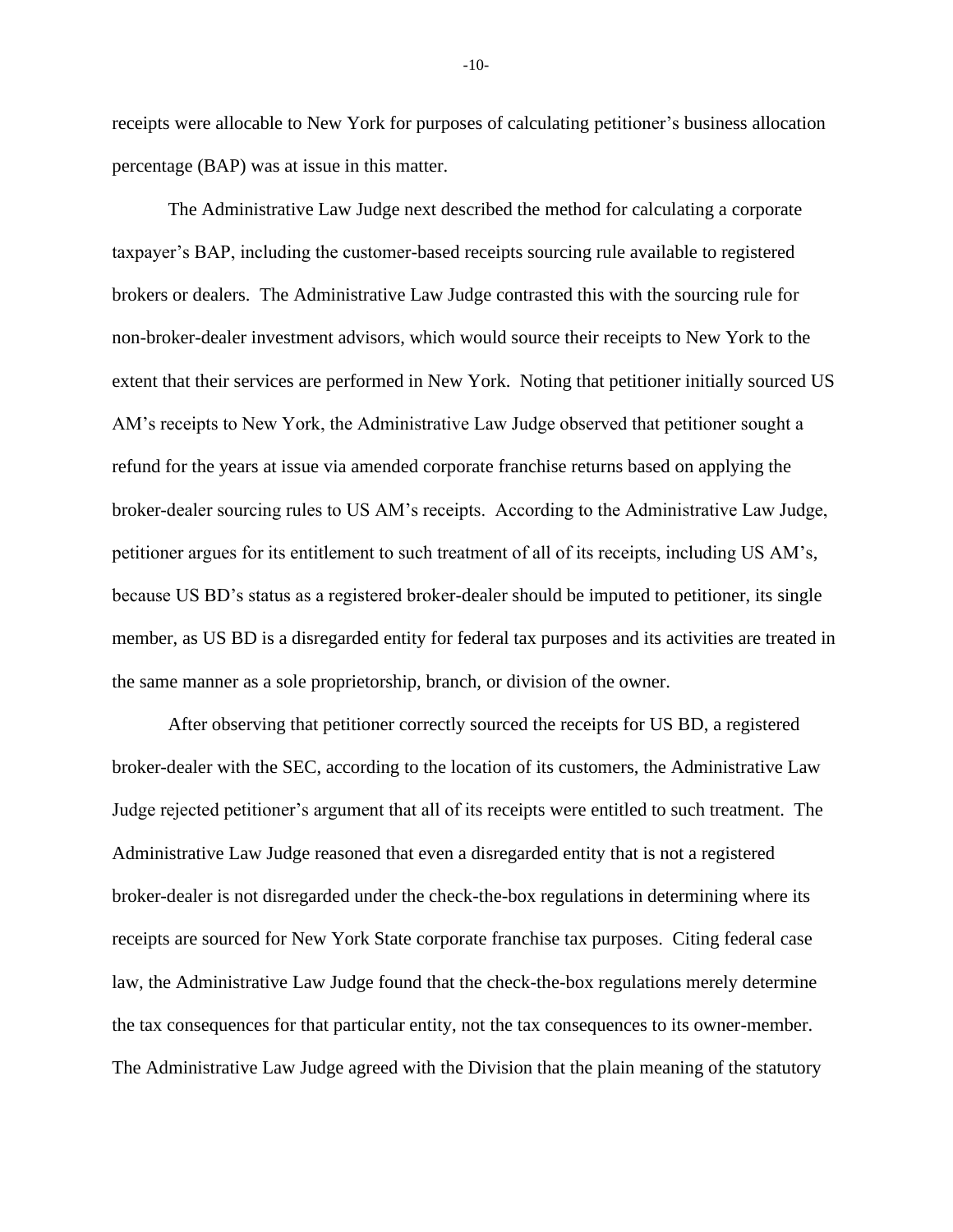language is the best indicator of legislative intent and concluded that if the Legislature had intended for customer-based sourcing rules to apply to the financial services industry as a whole, as petitioner asserts, it would have stated so in the language of the statute.

The Administrative Law Judge then addressed petitioner's argument that the Division's position violates the equal protection clause of the United States Constitution by claiming the Division has treated it differently than it would a corporation that is a registered broker-dealer. The Administrative Law Judge rejected this argument, finding that petitioner had failed to make a showing of uneven treatment, much less that such treatment was palpably arbitrary or an invidious discrimination.

Finally, the Administrative Law Judge addressed petitioner's argument that it should not be required to add back the Brazilian withholding income tax to its federal adjusted income in determining its entire net income. Finding that the statute requires the add back of taxes on or measured by profits or income paid to the United States or to any foreign country, the Administrative Law Judge examined the text of the translation of the Brazilian withholding income tax and found that it was subject to the add back provision. The Administrative Law Judge concluded that petitioner had not met its burden of showing that the Brazilian withholding income tax was not a tax on, or measured by, profits or income. Consequently, the Administrative Law Judge denied the petition and sustained the Division's denial of petitioner's refund claims.

### *ARGUMENTS ON EXCEPTION*

Petitioner argues that because its single-member limited liability companies (LLCs), US BD and US AM, are disregarded entities for purposes of federal income tax, all of its receipts should be sourced according to the broker-dealer sourcing rules under Tax Law former

-11-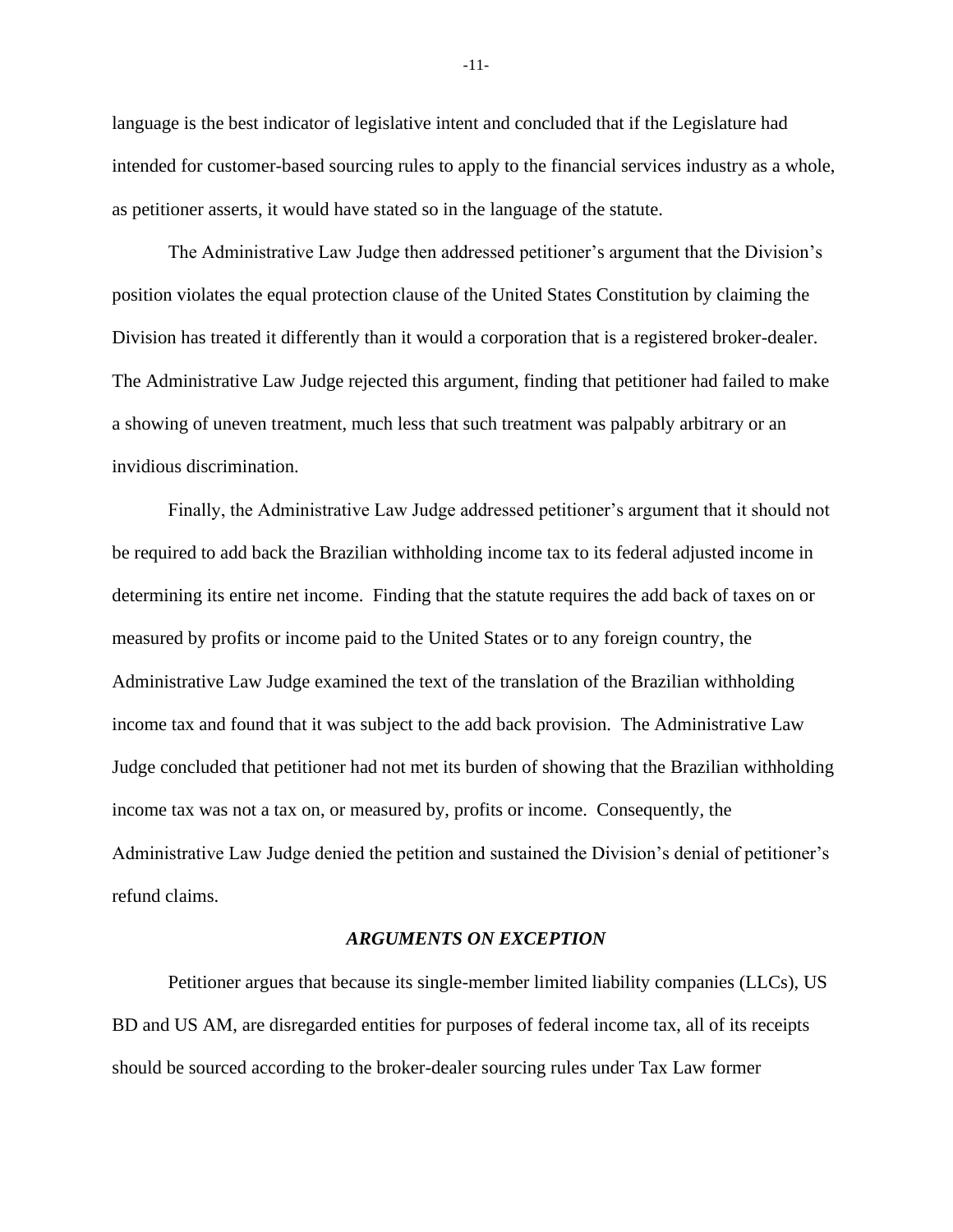§ 210 (3) (a) (9). Petitioner's basis for this argument is New York's long-standing policy of conformity of the Tax Law with federal tax law. According to petitioner, Treasury regulation (26 CFR) § 301.7701-2 eliminates any distinction of identity between petitioner and its LLCs because US BD and US AM are treated as branches or divisions of petitioner for purposes of federal taxation. Petitioner maintains that, as US BD was a registered broker or dealer with the SEC, petitioner would be deemed to be a registered broker or dealer under Tax Law former § 210 (3) (a) (9), thereby enabling it to source all its receipts, including those earned by US AM, based on customer location when calculating its business allocation percentage (BAP) under article 9-A of the Tax Law. Petitioner argues that US AM's receipts should be sourced according to the broker-dealer sourcing rules because the advisory and management services it offered qualified for such treatment under the Tax Law. Petitioner also alleges violations of equal protection as provided under the United States and New York State Constitutions as applied to the facts of its case. Petitioner claims that the Division erred in denying its refund claim based on its amended returns reporting a recalculated BAP for the tax years at issue.

Petitioner's second argument posits that the Division erred in requiring petitioner to add back the Brazilian withholding income tax to its federal taxable income in determining its ENI under Tax Law former § 208 (9) (b) (3). According to petitioner, the true nature of the Brazilian withholding income tax is that of a tax on gross proceeds rather than a net income tax, and as such, is not required to be added back pursuant to Tax Law former  $\S 208 (9)$  (b) (3). Petitioner claims that merely because the translation of the Brazilian withholding income tax offered into evidence stated that such a tax was based on the "income and proceeds of any nature located in the country," it should not be presumed that such a label is determinative of how the tax actually operates.

-12-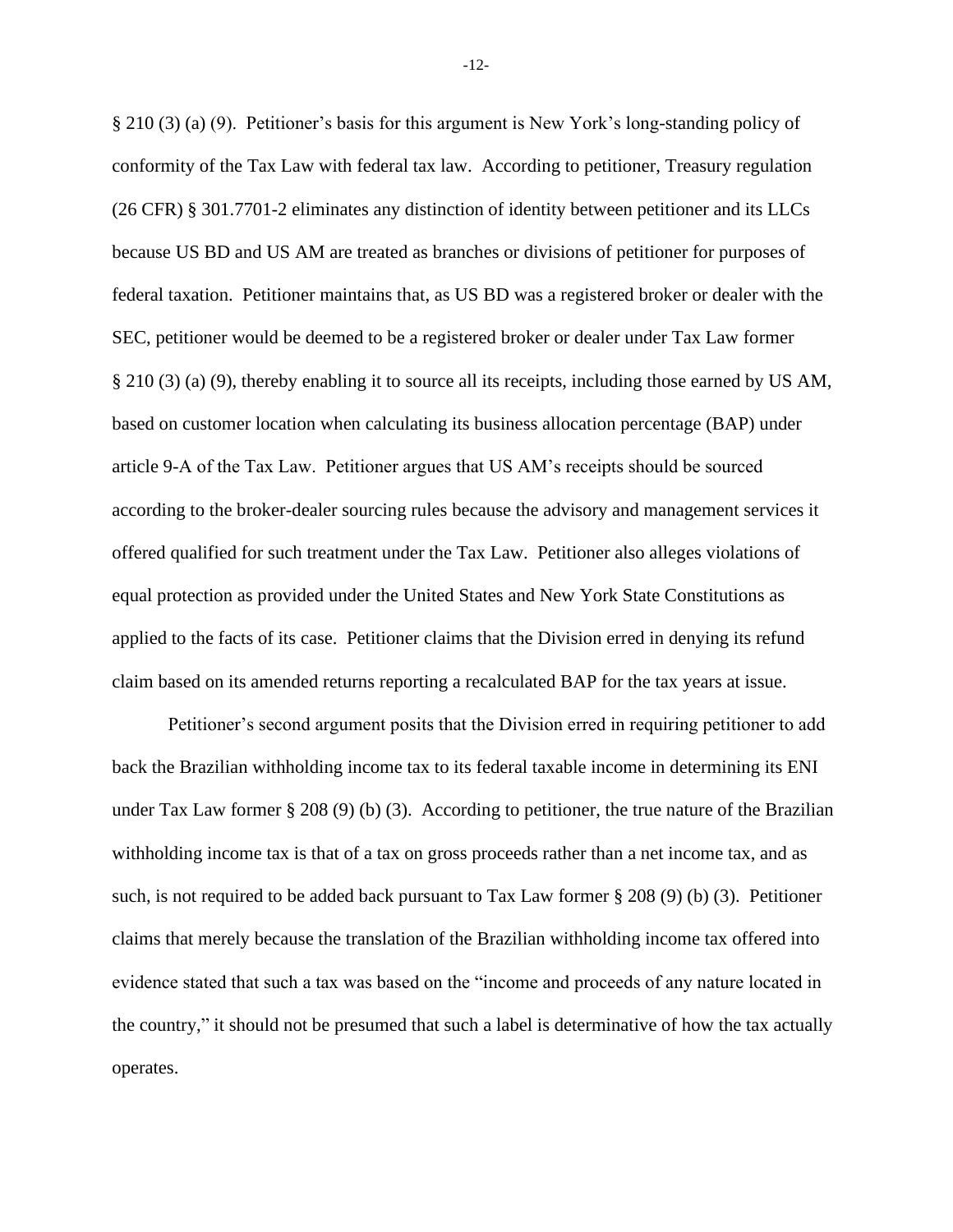The Division argues in opposition that petitioner properly sourced its receipts earned by US AM on its original tax returns. While admitting that New York follows federal tax treatment of disregarded entities, the Division posits that the sourcing of receipts and allocation of income for New York State corporate franchise tax purposes is not a concern for federal tax purposes. As such, according to the Division, the federal tax treatment of US AM plays no role in determining how its receipts should be sourced. The Division denies that the rationale given in advisory opinions that concluded that receipts earned by a registered broker-dealer singlemember LLC should be sourced according to the broker-dealer sourcing rules under Tax Law former § 210 (3) (a) (9) extends to the receipts of any other LLC reported on the single member's tax return. The Division maintains that where, as here, the statutory language is unambiguous, its plain meaning must be given effect and petitioner's argument must fail.

The Division states that petitioner's claims of violations of equal protection under the New York State and United States Constitutions must fail as petitioner has failed to prove uneven treatment.

The Division also argues that petitioner's claim that Tax Law former  $\S 208 (9)$  (b) (3) did not require an add-back of Brazilian withholding income tax was incorrect. The Division states that petitioner failed to show that its interpretation that the Brazilian withholding income tax was not an income tax within the meaning of the statute was the only reasonable interpretation. The Division observed that there was simply no basis in either statute to conclude that Brazilian withholding income tax was not a tax measured by income or profits that would be required to be added back in determining petitioner's entire net income (ENI).

### *OPINION*

Article 9-A of the Tax Law imposes a franchise tax on domestic and foreign corporations

-13-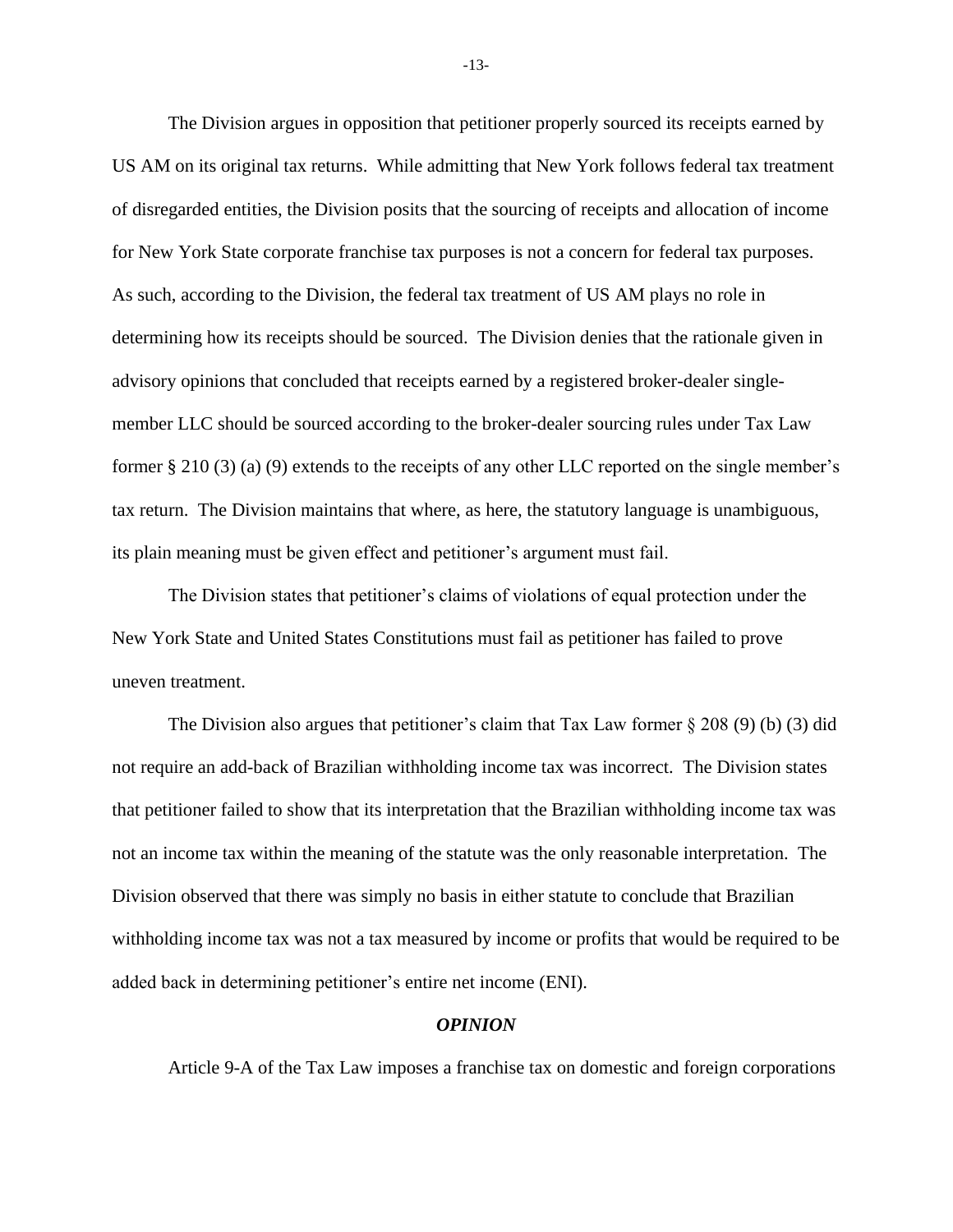for the privilege of doing business in the state (Tax Law § 209 [1]). During tax years at issue, the tax was based on the highest of four possible bases, including ENI, which was based on the corporate taxpayer's investment and business income (Tax Law former  $\S$ § 208 [6], [8]; 210 [1]). The investment and business components of the corporate taxpayer's income were then allocated to New York State based on the taxpayer's investment and business allocation percentages (Tax Law former § 210 [3]). The resulting amounts were totaled to arrive at the corporation's ENI base. The proper calculation of petitioner's BAP forms the basis of petitioner's protest of the Division's denial of its refund claims here at issue.

During the tax years at issue, a corporation's BAP was computed by dividing the corporation's New York business receipts by its total business receipts (Tax Law former § 210.3 [a] [10]). Such New York receipts included sales of tangible personal property shipped to points within the state, services performed within the state, rents from properties situated within the state, royalties from use of patents or copyrights within the state and all other business receipts earned within the state (Tax Law former § 210 [3] [a] [2] [A-D]). In addition, and in contrast to the place of performance allocation rule for services generally, registered securities or commodities brokers or dealers were permitted to use customer-based sourcing rules for fees for, inter alia, management and advisory services (Tax Law former § 210 [3] [a] [9]).

As detailed in the findings of fact, petitioner originally computed its franchise tax liability by sourcing US BD's receipts based on the broker-dealer rules in Tax Law former § 210 (3) (a) (9) and US AM's receipts based on where its services were performed (Tax Law former § 210 [3] [a] [2] [B]). Petitioner's amended corporate franchise tax returns for the periods at issue reported US AM's receipts using the broker-dealer sourcing rules based on the theory that, because US BD is a disregarded entity and treated as a branch or division under the federal

-14-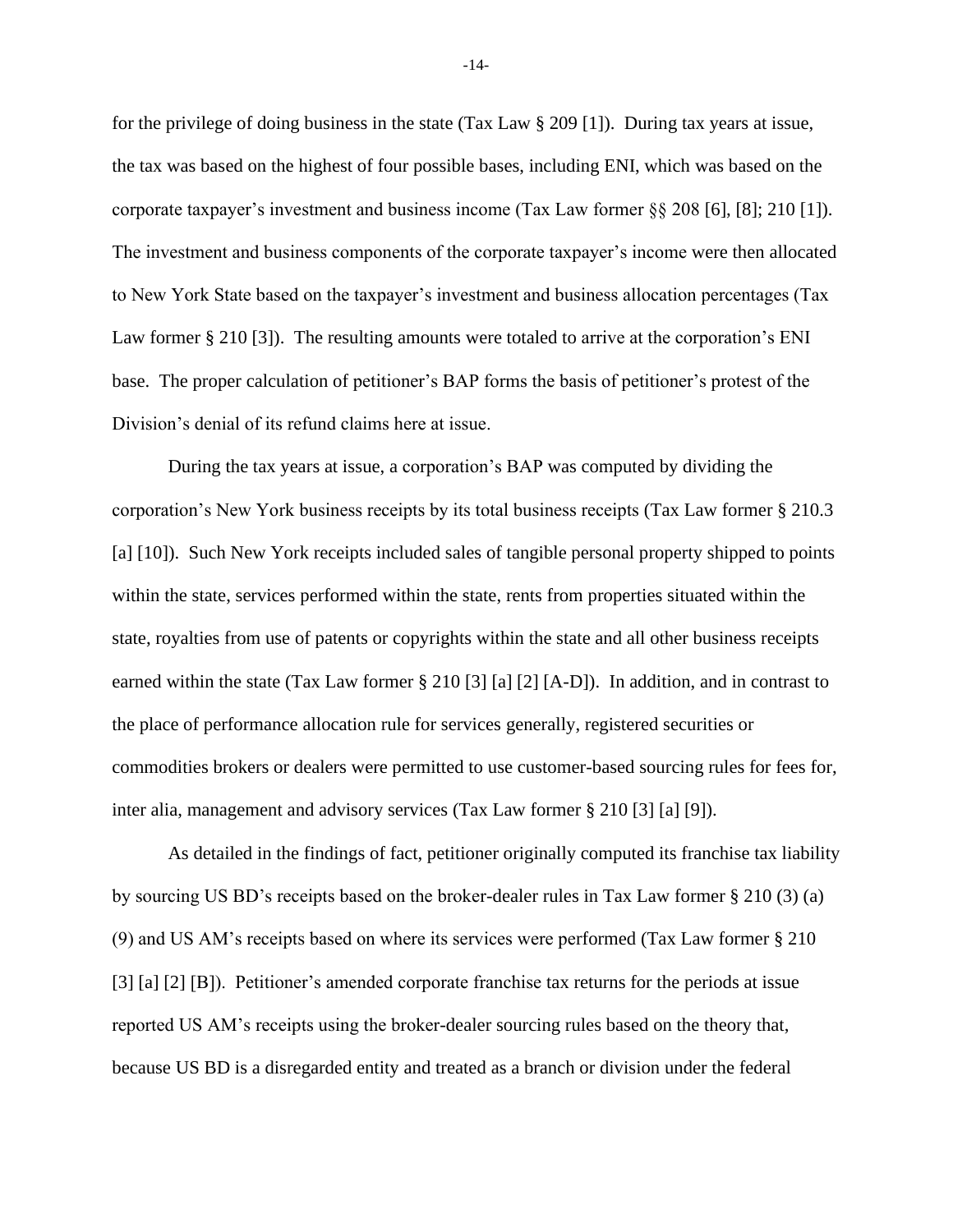treasury regulations (Treas Reg [26 CFR] §§ 301.7701-1 to 301.7701-3), petitioner itself is deemed a registered broker or dealer for purposes of sourcing US AM's receipts as well as US BD's.

Single-member LLCs may elect to be classified as an association taxable as a corporation or to be disregarded as an entity separate from its owner-member (Treas Reg [26 CFR] § 301.7701[a]). If no election is made, a single-member LLC is disregarded as a separate entity for federal tax purposes and its activities are treated in the same manner as a sole proprietorship, branch or division of the owner (*id.*). Here, petitioner chose disregarded entity treatment for its single-member LLCs, US BD and US AM.

Petitioner's primary argument in support of its position that the Division improperly denied the refunds petitioner claimed on its amended returns for the periods at issue is New York's policy of conformity of the Tax Law with federal tax law (*see e.g. Burton v New York State Dept. of Taxation & Fin.*, 25 NY3d 732, 737 [2015]). Petitioner cites *Matter of Shell Gas Gathering Corp. #2 & Shell Gas Pipeline Corp. #2* (Tax Appeals Tribunal, September 23, 2010) in support of its argument that this Tribunal has implicitly held that New York conforms to the federal treatment of single-member LLCs and views them as indistinguishable from their owners. Petitioner also cites advisory opinions issued by the Division in support of its argument that it should be entitled to source its receipts under the broker-dealer sourcing rules by virtue of its single-member LLCs being disregarded entities for federal tax purposes (*see* TSB-A-13[11]C [December 20, 2013]; TSB-A-16[1]C [January 11, 2016]).

We agree with petitioner that the courts of New York have long employed a policy of adopting the federal construction of substantially similar Tax Law provisions under the doctrine of federal conformity (*Matter of Delese*, Tax Appeals Tribunal, August 8, 2002, *confirmed* 3

-15-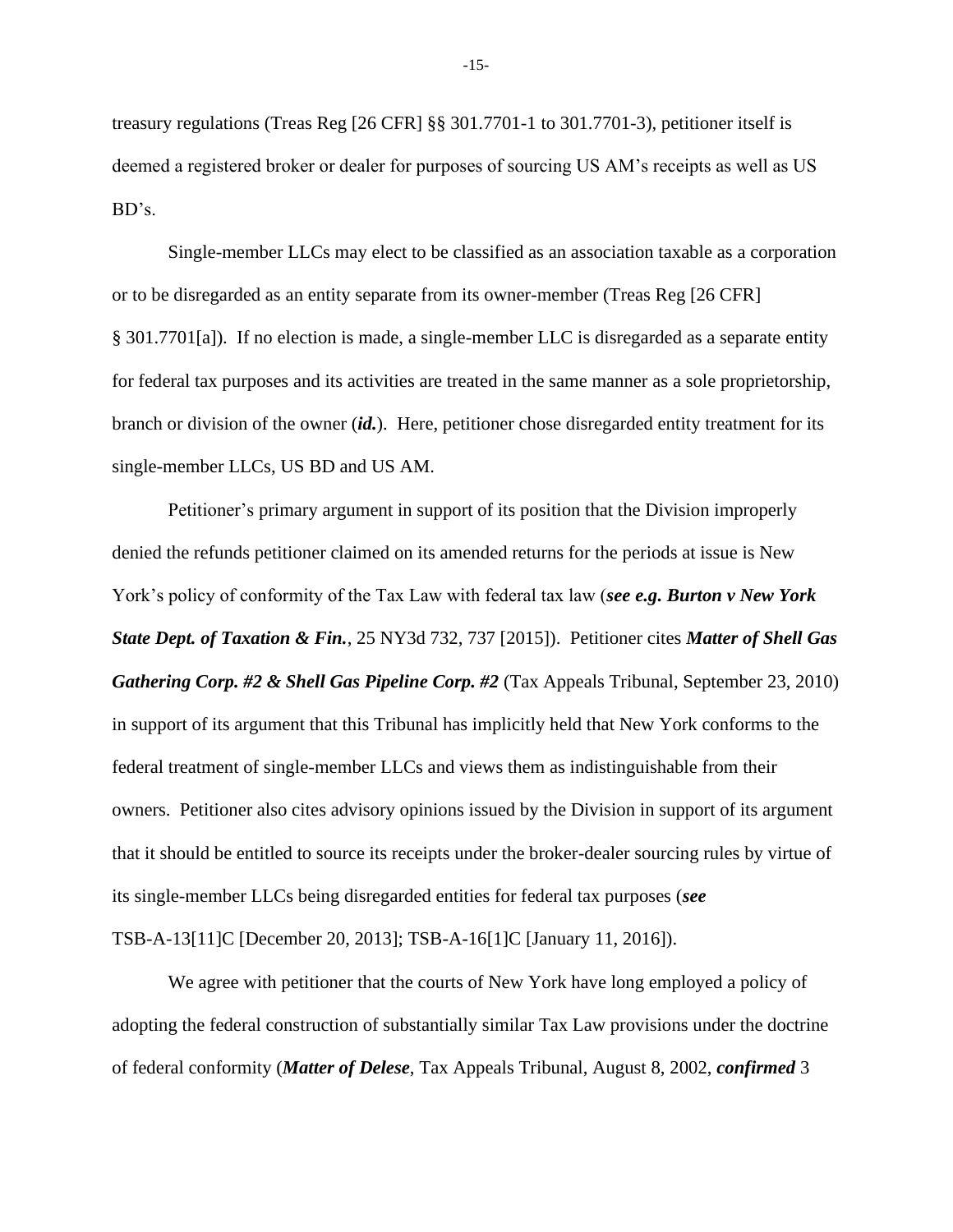AD3d 612 [3d Dept 2004], *appeal dismissed* 2 NY3d 793 [2004]; *Matter of Karlsberg v Tax Appeals Trib. of the State of N.Y.*, 85 AD3d 1347 [3d Dept 2011], *appeal dismissed* 17 NY3d 900 [2011]; *Matter of Astoria Fin. Corp. v Tax Appeals Trib. of State of N.Y.*, 63 AD3d 1316 [3d Dept 2009]; *see also Matter of Marx v Bragalini*, 6 NY2d 322 [1959]). The doctrine is in furtherance of the legislative policy of maintaining uniformity in the administration of the federal and state tax laws (*Matter of Delese*). The Court of Appeals has stated that arguments in favor of applying the doctrine are particularly strong and persuasive where "the State act and regulations were modeled upon the Federal law and regulations and both statutes and regulations closely resemble each other" (*Matter of Marx*, 6 NY2d at 333-334). However, where state tax law diverges from federal law, there is no requirement that a court strain to read the federal and state tax provisions as identical (*Matter of CoData Corp. v Commissioner of Taxation & Fin.*, 163 AD2d 755 [3d Dept 1990]).

While the doctrine of federal conformity is strongly persuasive where a provision of the Tax Law is modeled on federal tax law, there are limits to its application (*see e.g. Matter of Astoria Fin. Corp.*). We agree with the Division that in the absence of ambiguity, "the statutory text provides clearest indication of legislative intent, and should be construed 'to give effect to its plain meaning'" (*Matter of United Parcel Serv., Inc. v Tax Appeals Trib. of the State of N.Y.*, 98 AD3d 796 [3d Dept 2012], *lv denied* 20 NY3d 860 [2013], *quoting Matter of DaimlerChrysler Corp. v Spitzer*, 7 NY3d 653 [2006]; *see also* Statutes § 232, ["[w]ords of ordinary import used in a statute are to be given their usual and commonly understood meaning, unless it is plain from the statute that a different meaning is intended"]).

We concur with the Administrative Law Judge that the statutory text of Tax Law former § 210 (3) (a) (9) is unambiguous in that it applies only to registered brokers or dealers. Further

-16-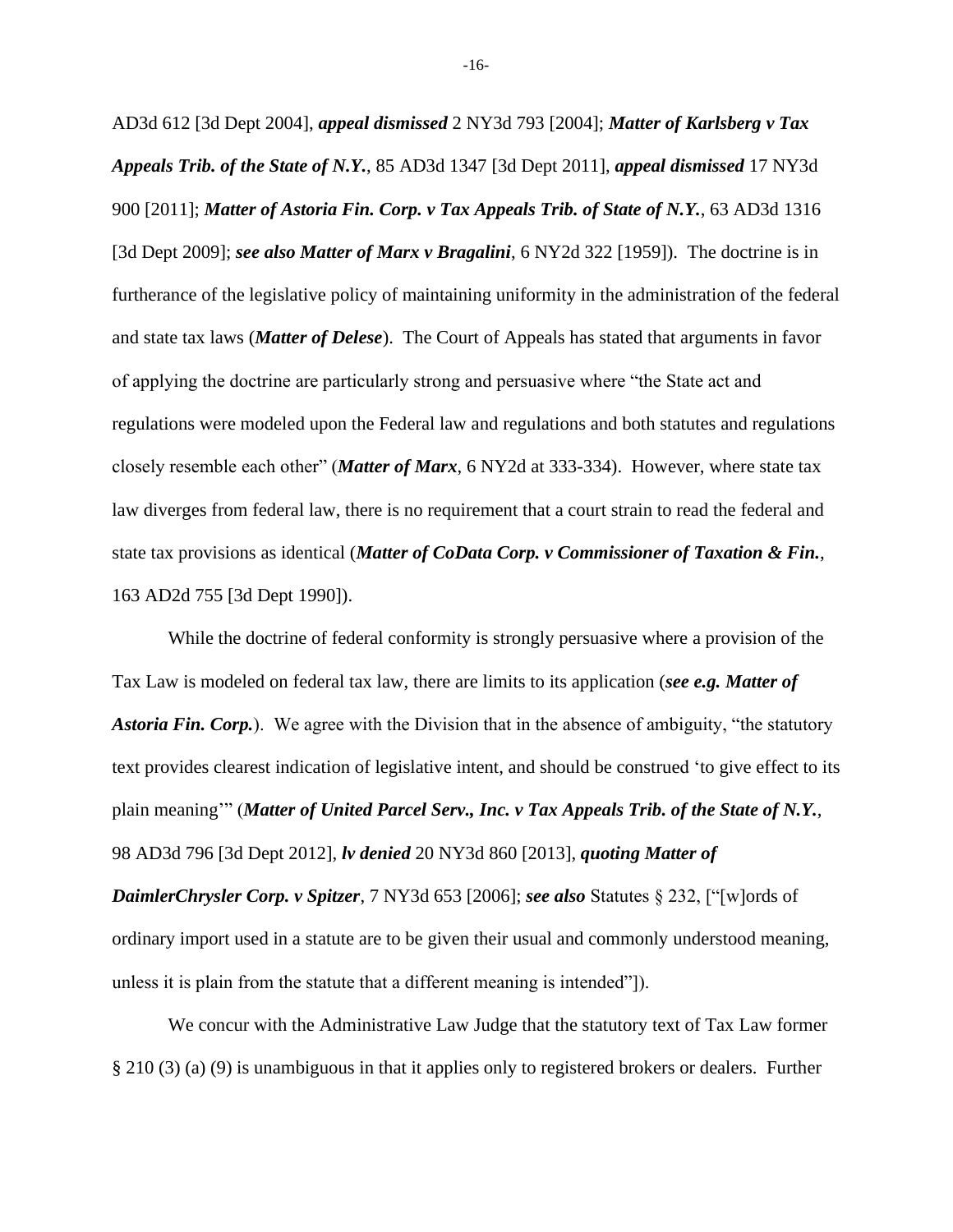illustrating this point is the clause that follows, wherein the statutory text makes clear that a registered securities or commodities broker or dealer means "a broker or dealer registered as such by the securities and exchange commission or the commodities futures trading commission . . ." (Tax Law former § 210 [3] [a] [9] [B]). It is undisputed that US AM was not registered as a broker or dealer with the SEC during the periods here at issue. As such, we conclude that petitioner is not entitled to source US AM's receipts under the broker-dealer sourcing rules of Tax Law former § 210 (3) (a) (9).

Next, we consider petitioner's constitutional claims. Petitioner states that the Administrative Law Judge's determination has the effect of violating its right to equal protection under the United States and New York State constitutions. Petitioner claims that Tax Law former § 210, as applied, results in disparate treatment of petitioner due to its single-member LLC compared to its treatment of taxpayers doing business without a single-member LLC and has no rational basis. However, the equal protection clause does not prevent state legislatures from drawing lines that treat one class of entities differently from others unless the difference in treatment is "palpably arbitrary" or amounts to an "invidious discrimination" (*see Trump v Chu*, 65 NY2d 20, 25 [1985]). A statute enjoys a presumption of constitutionality which can only be overcome by demonstrating that classification amounts to discrimination against particular persons and classes (*id.*). In such a case, the taxpayer bears the heavy burden of demonstrating that there are no conceivable set of facts to uphold the classification (*Merit Oil of N.Y., Inc. v State Tax Commn.*, 111 Misc 2d 118 [1981]).

Petitioner has not met this burden. As discussed by the Division in its brief, the Legislature added the registered broker-dealer sourcing rules to the Tax Law in 2000 (L 2000, ch 63, Pt K; *see also* TSB-M-00[5]C, December 27, 2000). It was not until 2014 that the

-17-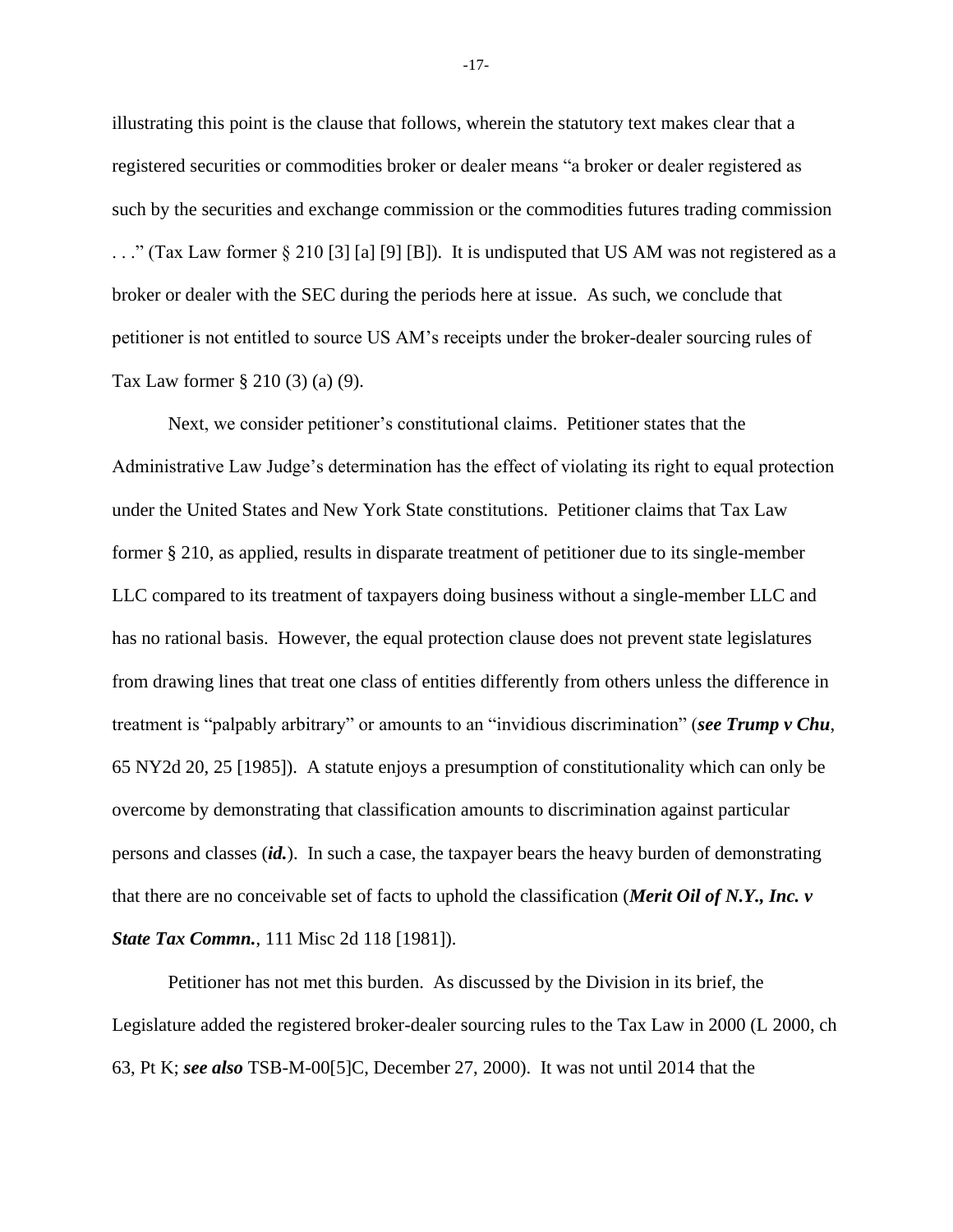Legislature decided to extend customer-based sourcing to service receipts to provide a more competitive taxing scheme for New York-based service providers (L 2014, ch 59; *2014-2015 New York State Executive Budget*, Revenue Article VII Legislation, Memorandum in Support, Pt A). We agree with the Administrative Law Judge that petitioner has not made a showing of uneven treatment compared with a similarly-situated taxpayer as it has only alleged differing treatment of the receipts as between its two single-member LLCs for purposes of New York corporation franchise tax. We do not find such a showing to rise to the level of palpably arbitrary treatment or invidious discrimination as would be required to demonstrate a violation of the equal protection clauses of the United States and New York State constitutions.

Finally, we address petitioner's argument that the Division erred in denying that portion of its claimed refunds stemming from not adding back the Brazilian withholding income tax from its federal taxable income in determining its ENI. Under Tax Law former § 208 (9) (b) (3), corporate taxpayers determined their ENI without the exclusion, deduction or credit of "taxes on or measured by profits or income paid or accrued to the United States, any of its possessions or to any foreign country, including taxes in lieu of any of the foregoing taxes otherwise generally imposed by any foreign country or by any possession of the United States." According to petitioner, the add-back provision of Tax Law former § 208 (9) (b) (3) only applies to net income taxes, not taxes on gross profits or gross income. In effect, petitioner argues that the add-back provision should not apply because it is evident that Tax Law § 208 (9) (b) (3) does not contemplate a tax on gross income. In support, petitioner argues that it is evident from the common dictionary meanings of the terms "profits" and "income" as well as their uses within the Internal Revenue Code and Tax Law that the Legislature did not intend for the add-back to apply to the tax like the Brazilian withholding income tax.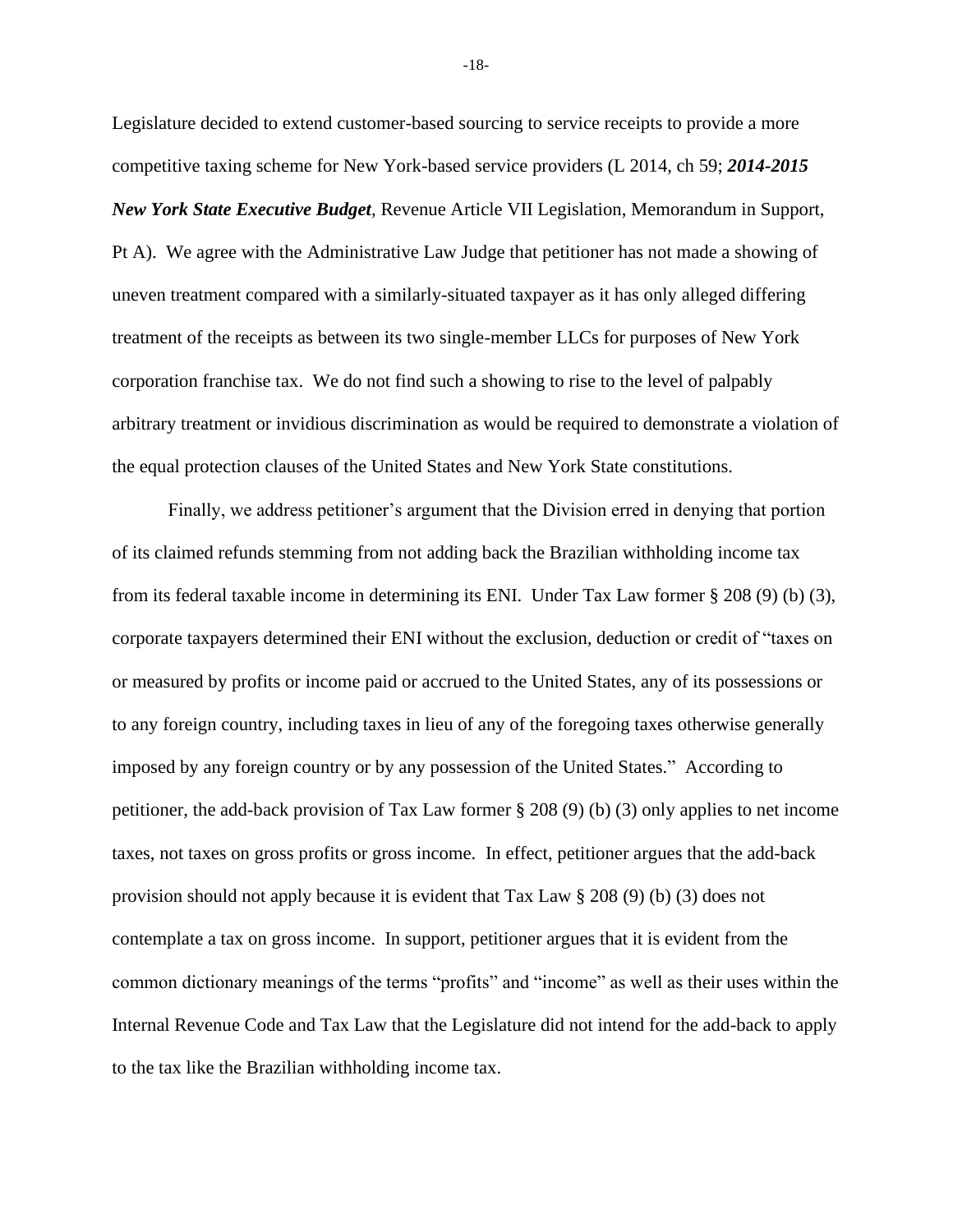At the hearing, petitioner requested that the Administrative Law Judge hold the record open for submission of an English translation of the Brazilian withholding income tax, which petitioner submitted on March 26, 2018. Although this translation stated that the Brazilian withholding income tax was based on the "income and proceeds of any nature," petitioner argues that it should not be presumed that such a label is determinative of how the tax is actually administered. However, petitioner has not shown that the tax is actually administered differently than the translated language indicates.

Pursuant to Tax Law § 1089 (e), unless otherwise provided, a petitioner bears the burden of proof for any issue in a case before the Division of Tax Appeals (*see also* Tax Law § 1080 [a], applying administrative and procedural provisions of article 27 to article 9-A; *Matter of Park Swift Parking Corp. v New York State Tax Commn.*, 92 AD2d 970 [3d Dept 1983], *lv denied* 59 NY2d 604 [1983]. In our view, petitioner has not met this burden. This is because petitioner has not shown by substantial evidence that the tax in question is not a tax on or measured by profits or income (*see* Tax Law former § 208 [9] [b] [3]; SAPA § 306 [a]; Matter of *Ridge Rd. Fire*  **Dist. v Schiano**, 16 NY3d 494 [2011] [holding that substantial evidence means "such relevant" proof as a reasonable mind may accept as adequate to support a conclusion or ultimate fact"]).

Accordingly, it is ORDERED, ADJUDGED and DECREED that:

- 1. The exception of BTG Pactual NY Corporation is denied;
- 2. The determination of the Administrative Law Judge is affirmed;
- 3. The petition of BTG Pactual NY Corporation is denied; and,
- 4. The Division's denial of petitioner's refund claims is sustained.

-19-